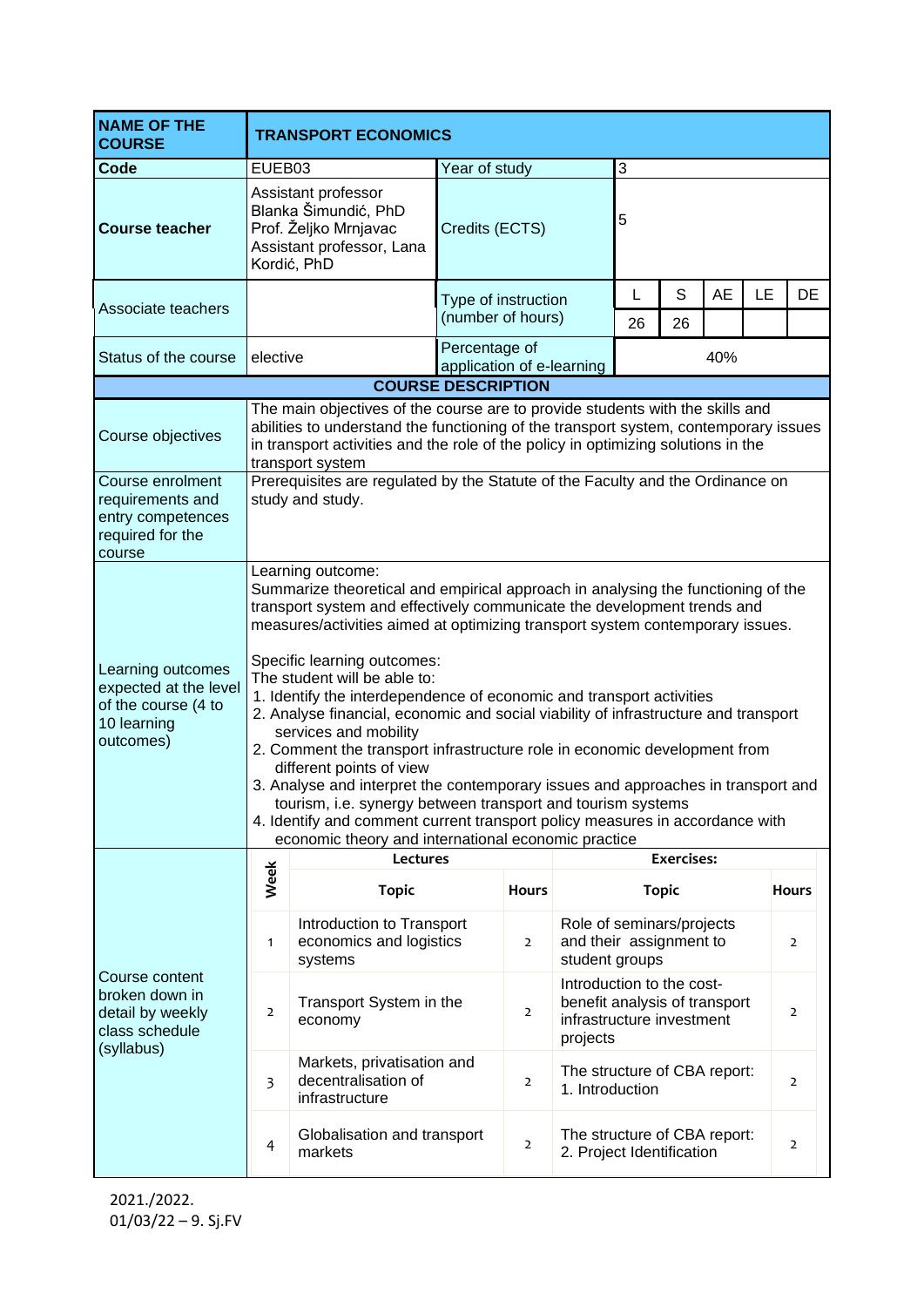|  | 5              | Land transport and<br>infrastructure: demand,<br>price, pricing, investment,<br>planning and regulation                              | $\overline{2}$ | The structure of CBA report:<br>3. & 4. Feasibility and option<br>analysis and demand<br>analysis<br>Assignment: presentation of<br>choosen seminar/theme by<br>group or individual student                                          | $\overline{2}$ |
|--|----------------|--------------------------------------------------------------------------------------------------------------------------------------|----------------|--------------------------------------------------------------------------------------------------------------------------------------------------------------------------------------------------------------------------------------|----------------|
|  | 6              | Air transport and<br>infrastructure: demand,<br>price, pricing, investment,<br>planning and regulation                               | $\overline{2}$ | <b>Exercise 1: Analysing of first</b><br>three steps in given<br>feasibility study for road<br>transport infrastructure<br>investment<br>Assignment: presentation of<br>choosen seminar/theme by<br>group or individual student      | $\overline{2}$ |
|  | $\overline{7}$ | Water transport and<br>infrastructure: demand,<br>price, pricing, investment,<br>planning and regulation                             | $\overline{2}$ | The structure of CBA report:<br>5. Financial analysis<br>Assignment: presentation of<br>choosen seminar/theme by<br>group or individual student                                                                                      | $\overline{2}$ |
|  | 8              | The freight market and<br>transport systems                                                                                          | $\overline{2}$ | <b>Exercise 2: Analyzing and</b><br>grading of four steps in given<br>feasibility study for road<br>transport infrastructure<br>investment<br>Assignment: presentation of<br>choosen seminar/theme by<br>group or individual student | $\overline{2}$ |
|  | 9              | Transport and tourism -<br>contemporary issues and<br>approaches in transport and<br>tourism                                         | $\overline{2}$ | The structure of CBA report:<br>6. and 7: Economic analysis<br>and Risk analysis<br><b>Exercise 2: Analyzing the</b><br>first 5 steps of given<br>feasibility study for road<br>transport infrastructure<br>investment               | $\overline{2}$ |
|  | 10             | Transport infrastructure in<br>Croatia - Part 1:/ The<br>geography of Transport<br>System                                            | $\overline{2}$ | Exercise 2: Analyzing all<br>and grading of five steps in<br>given feasibility study for<br>road transport infrastructure<br>investment                                                                                              | $\overline{2}$ |
|  | 11             | Transport infrastructure and<br>services in Croatia - 2. dio /<br>The analysis of transport<br>sector and its economic<br>activities | $\overline{2}$ | <b>Exercise 2: Final analysis of</b><br>the complete CBA report in<br>given feasibility study for<br>road transport infrastructure<br>investment                                                                                     | $\overline{2}$ |
|  | 12             | Sustainable development<br>and logistic role of transport:<br>national, regional and local<br>systems                                | $\overline{2}$ | Assignment: presentation of<br>CBA results for choosen<br>feasibility study by different<br>student groups                                                                                                                           | $\overline{2}$ |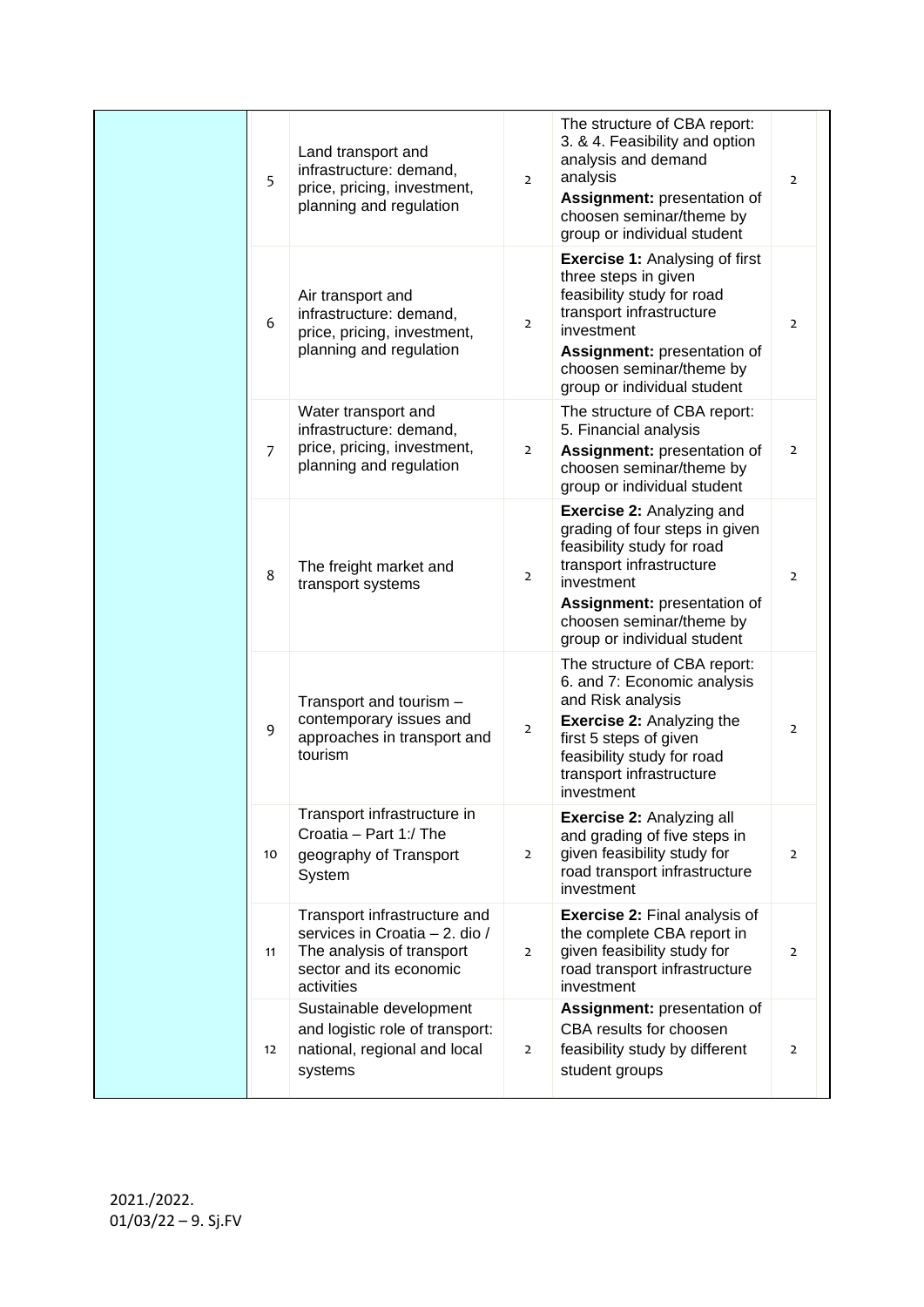|                                                                             | Global Challenges in<br><b>Transport Development</b><br>Strategy and Policy /<br>13<br>Croatian and EU's Transport<br>Policy                                                                                                                                                                                                                                                                                                                                                                                                                                                                                                                                                                                                                                                                                                                                                                                                                                                                                                                                                                                                                                                                                                                                                                                                                                                                                                                                                                                                                                                                          |                        |                  | Assignment: presentation of<br>CBA results for choosen<br>feasibility study by different<br>$\overline{2}$<br>student groups |     |                                    | $\overline{2}$ |  |
|-----------------------------------------------------------------------------|-------------------------------------------------------------------------------------------------------------------------------------------------------------------------------------------------------------------------------------------------------------------------------------------------------------------------------------------------------------------------------------------------------------------------------------------------------------------------------------------------------------------------------------------------------------------------------------------------------------------------------------------------------------------------------------------------------------------------------------------------------------------------------------------------------------------------------------------------------------------------------------------------------------------------------------------------------------------------------------------------------------------------------------------------------------------------------------------------------------------------------------------------------------------------------------------------------------------------------------------------------------------------------------------------------------------------------------------------------------------------------------------------------------------------------------------------------------------------------------------------------------------------------------------------------------------------------------------------------|------------------------|------------------|------------------------------------------------------------------------------------------------------------------------------|-----|------------------------------------|----------------|--|
| Format of instruction                                                       | X lectures<br>X seminars and workshops<br>X exercises<br>$\Box$ on line in entirety<br>X partial e-learning<br>$\Box$ field work                                                                                                                                                                                                                                                                                                                                                                                                                                                                                                                                                                                                                                                                                                                                                                                                                                                                                                                                                                                                                                                                                                                                                                                                                                                                                                                                                                                                                                                                      |                        |                  | X independent assignments<br>$\Box$ multimedia<br>$\Box$ laboratory<br>X work with mentor<br>(other)<br>$\mathsf{L}$         |     |                                    |                |  |
| <b>Student</b><br>responsibilities                                          | Active in-class participation.<br>$\overline{a}$<br>Students are required to present in oral form the individual/group assignments.<br>Ē,<br>During the semester, the attendance to the course lectures and seminars is<br>recorded.<br>The evaluation of student's activity is through the grading scale of seminar/project<br>works together with the activities on project forums/assignments.<br>The requirements for a signature are: class attendance (50% of lectures and<br>Ĭ.<br>exercises) positively evaluated one seminar work, presentation of seminar topic,<br>finished and uploaded project report and performed financial and economic<br>analysis of a project.                                                                                                                                                                                                                                                                                                                                                                                                                                                                                                                                                                                                                                                                                                                                                                                                                                                                                                                     |                        |                  |                                                                                                                              |     |                                    |                |  |
| Screening student                                                           | Class attendance                                                                                                                                                                                                                                                                                                                                                                                                                                                                                                                                                                                                                                                                                                                                                                                                                                                                                                                                                                                                                                                                                                                                                                                                                                                                                                                                                                                                                                                                                                                                                                                      | 1                      | Research         |                                                                                                                              |     | <b>Practical training</b>          |                |  |
| work (name the<br>proportion of ECTS<br>credits for each                    | <b>Experimental work</b>                                                                                                                                                                                                                                                                                                                                                                                                                                                                                                                                                                                                                                                                                                                                                                                                                                                                                                                                                                                                                                                                                                                                                                                                                                                                                                                                                                                                                                                                                                                                                                              |                        | Report           |                                                                                                                              |     | Group work in the<br>class (Other) |                |  |
| activity so that the<br>total number of                                     | Essay                                                                                                                                                                                                                                                                                                                                                                                                                                                                                                                                                                                                                                                                                                                                                                                                                                                                                                                                                                                                                                                                                                                                                                                                                                                                                                                                                                                                                                                                                                                                                                                                 |                        | Seminar<br>essay |                                                                                                                              | 0,5 | (Other)                            |                |  |
| <b>ECTS</b> credits is                                                      | <b>Tests</b>                                                                                                                                                                                                                                                                                                                                                                                                                                                                                                                                                                                                                                                                                                                                                                                                                                                                                                                                                                                                                                                                                                                                                                                                                                                                                                                                                                                                                                                                                                                                                                                          | $\overline{2}$         | Oral exam        | 1                                                                                                                            |     | (Other)                            |                |  |
| equal to the ECTS<br>value of the course)                                   | Written exam                                                                                                                                                                                                                                                                                                                                                                                                                                                                                                                                                                                                                                                                                                                                                                                                                                                                                                                                                                                                                                                                                                                                                                                                                                                                                                                                                                                                                                                                                                                                                                                          | $\mathbf 1$<br>Project |                  |                                                                                                                              | 1,5 | (Other)                            |                |  |
| Grading and<br>evaluating student<br>work in class and at<br>the final exam | Students during the semester have to do three tasks in in individual or group work:<br>- exhibit seminar work within the exercise class (depending on the student's<br>preference seminar work can be group or individual) on the assigned topic<br>- carry out CBA analysis in form of project task with the presentation of the results<br>(the project task is individual or group work which implies the cost analysis and<br>benefits analysis of investment in the road transport infrastructure)<br>- write one test<br>The total final student's success is calculated on the basis of the weighted results<br>achieved by the tasks:<br>- The average grade of the passed test (minimum 50 % of correct answers) is<br>multiplied by a weight of 0.5,<br>- The average grade of the CBA analysis and the presentation of the results is<br>multiplied by a weight of 0,3<br>- The average grade of the seminar presentation is multiplied by the weight 0,2.<br>Attending the final exam is obligatory for students who haven't past the test during<br>semester. The final exam is in oral and written form, and final success grade is<br>formed as follows:<br>- the average grades from written and oral exams are multiplied by 0,3<br>- the average grade from the devoted project task and the presentation of the results<br>is multiplied by a weight of 0,3 and<br>- the average grade from the seminar presentation is multiplied by 0,1.<br>Grading scale: <50 points = Insufficient, $50 - 63$ = Sufficient, $64 - 77$ = Good, $78 - 89$ =<br>Very Good and 90-100 = Excellent. |                        |                  |                                                                                                                              |     |                                    |                |  |